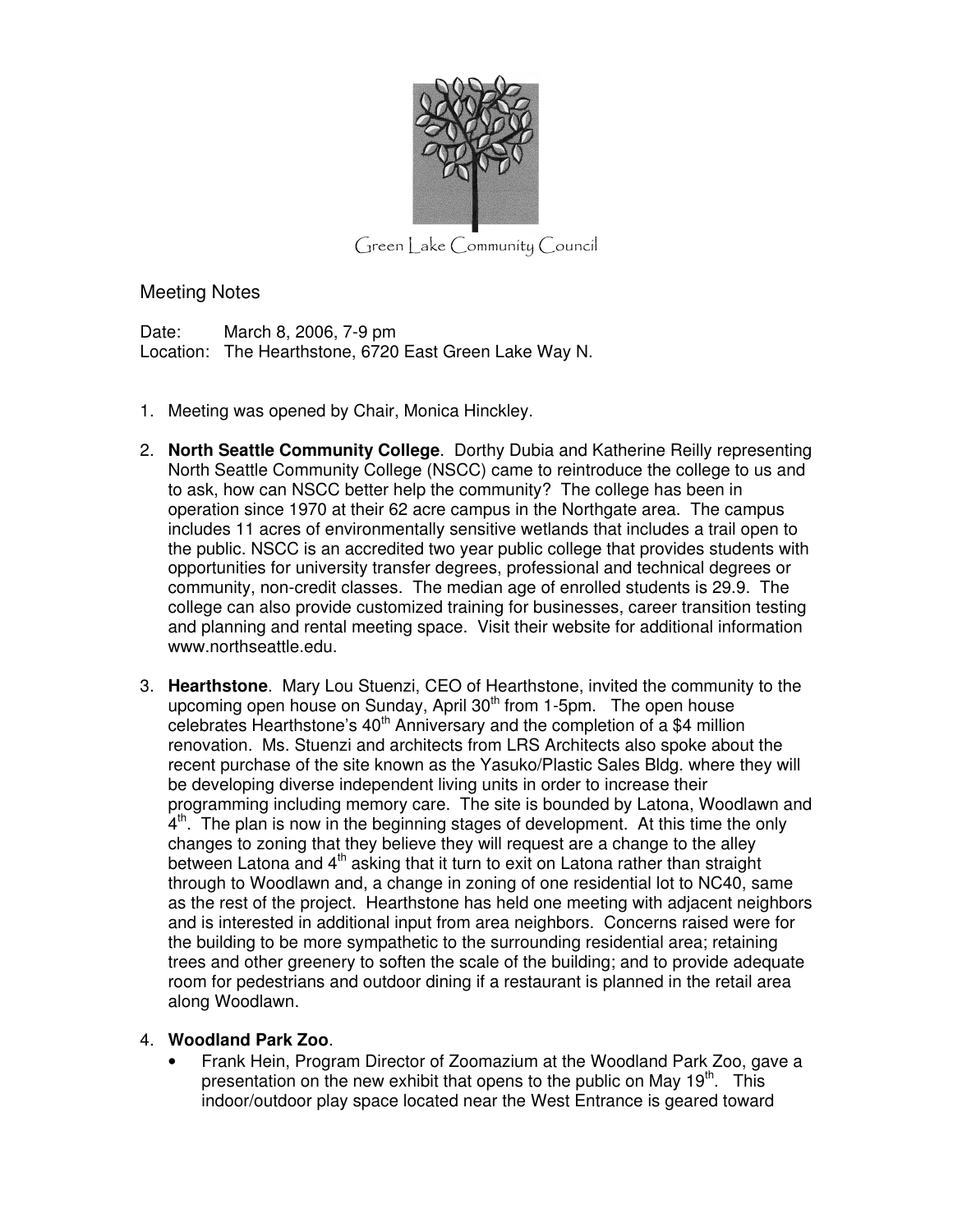children ages 8 and under and the adults they bring. Their mission is to get kids to care about nature early in their lives so that they remain connected forever. The entire project was designed with the environment in mind earning a LEED silver certificate. The building has a green roof; no air conditioning and bird strike glass which looks opaque from the outside so birds won't strike it. There is no separate fee for this exhibit.

- It was also announced that the Carousel will open in July at the North Meadow. The 1918 restored, vintage carousel has 48 classic, hand-carved wooden carousel horses and is rated one of the 10 best remaining in existence. Birthday rooms adjacent to the carousel will open in 2007. More information on Woodland Park Zoo and their programs can be found on their website www.zoo.org.
- A question was raised about the closing of the pony rides at the zoo and whether there would be a closing ceremony or farewell party that children and neighbors could attend. None is currently planned although it was thought to be a good idea that would be brought back to the zoo for consideration. The zoo will be raising \$250K to pay for a study for a new pony trail. The total cost of a completed pony trail is estimated to be \$3M.
- 5. **Friends of Green Lake**. Karen Schurr gave the committee report.
	- A Bird walk is scheduled on Saturday, March 11, with Martin Muller, Audubon Society Master Birder.
	- Mr. Muller will also give a presentation on Green Lake's Beautiful Birds at the next meeting on Tuesday, March 21 at the Hearthstone, 7pm. Also scheduled is a brief update on the carp removal project by Bruce Bolding of the Washington State Department of Fish and Wildlife.
	- FOGL is sponsoring a student  $(12<sup>th</sup>$  grade or under) t-shirt design contest with the winner receiving a \$50 prize.
	- FOGL is currently soliciting names for nominees for the offices of chair, vice chair, secretary and treasurer. They expect a slate of candidates by April with elections in May.
	- More information on FOGL and upcoming events can be found at www.friendsofgreenlake.org.
- 6. **Seattle Dept. of Neighborhoods**. Beth Pflug of the City of Seattle Dept. of Neighborhoods spoke regarding upcoming deadlines for neighborhood matching funds. The next deadline is April 3 for the Small and Simple Projects Fund. Attendance is required at a workshop on March  $15<sup>th</sup>$ , 6-8:30pm at New Holly Campus Gathering Hall for groups or individuals interested in applying for Small and Simple Matching Funds. There are 4 different types of neighborhood Matching Fund opportunities:
	- Large Projects Fund: is for projects that take up to 12 months to complete and need more than \$15,000 – up to \$100,000.
	- Small and Simple Projects Fund: is for projects that can be completed in 6 months or less and seeking awards of \$15,000 or less.
	- Tree fund: neighborhood groups can apply for 10 to 40 trees for planting along residential planting strips.
	- Neighborhood Outreach and Development Fund (including Small sparks); Makes awards for projects that involve new people in neighborhood organizations or activities.

Additional information can be found on the website www.seattle.gov/neighborhoods.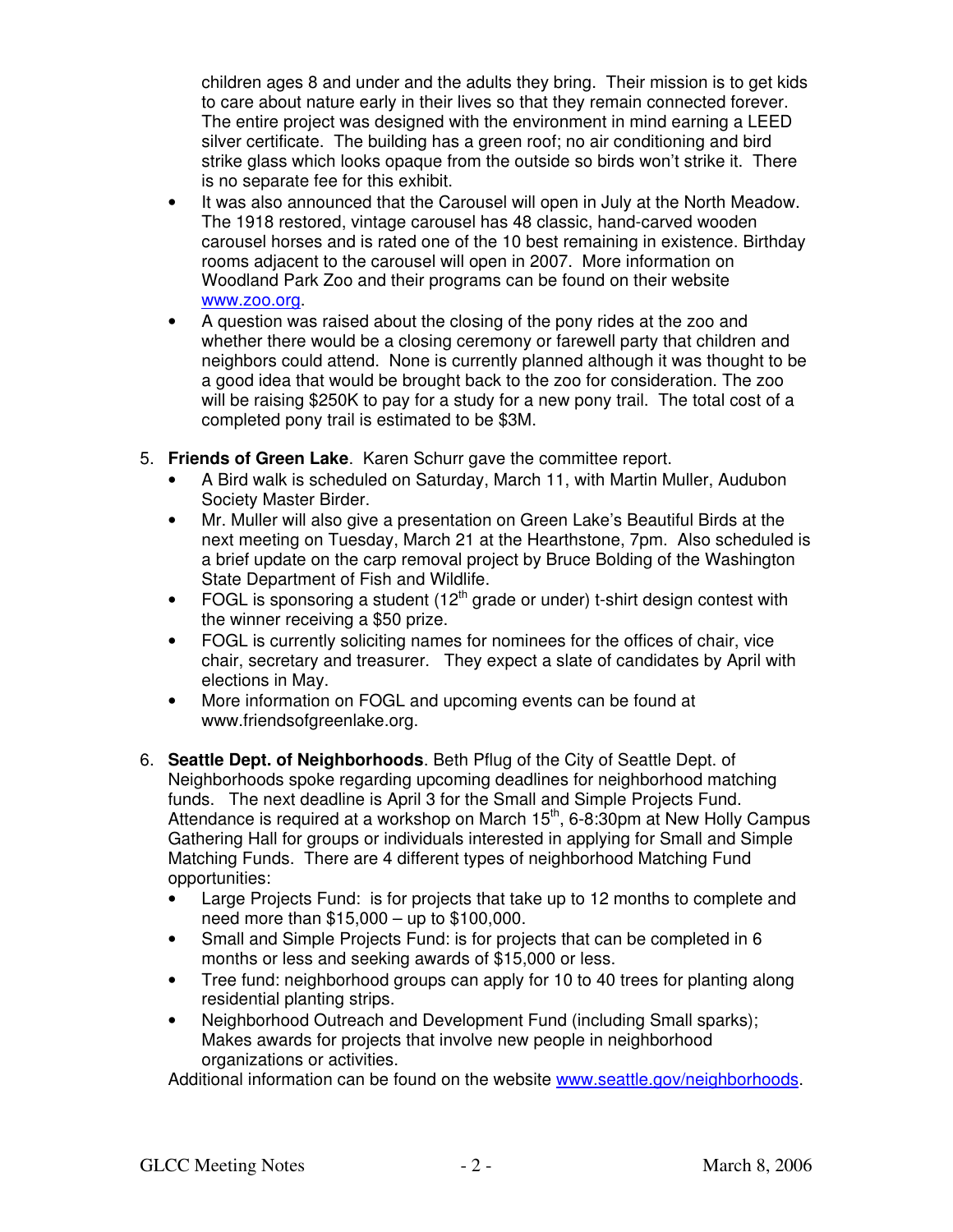7. **The Bathhouse Theatre at Green Lake.** Wendy Woolery, board member of Seattle Public Theater announced that SPT is holding their first annual benefit auction on Sunday, May 21 from 5:30-8:30pm at the Bathhouse Theater at Green Lake. The celebration will feature silent auction packages, gourmet food from Green Lake's BluWater Bistro, tasty spirits, sophisticated jazz from Seattle's own The European Vagabonds, the announcement of SPT's 2006-2007 season and the guest of honor, Rolin Jones, playwright of the season finale, The Intelligent Design of Jenny Chow. GLCC's own Michael Cornell is an honorary Chair of the event and is also sponsoring this fundraiser for the Bathhouse Theater. Donations of auction items are needed. Please contact Seattle Public Theater to donate auction items or cash. Tickets to the evenings festivities are \$30 per person. For more information: www.seattleoublictheater.org.

## 8. **Neighborhood Landuse**. Update given by Ref Lindmark.

- A design review meeting on the Vitamilk property was held on March 6. The presentation boards presented at the meeting were same or very similar to those presented at the January GLCC meeting. Expect next design review meeting next month. Construction could begin as early as this fall. Project has not yet secured a grocery store for the project. Since Albertson's is now gone, the new grocery at this project may be more middle-of-the-road than the upscale boutique grocery that the developers originally envisioned.
- The Albertson's parcel was purchased by Trammel Crow Residential. No substantial deisgn work has yet been done on this site to date although preliminary work indicates it will not include a grocery. The site is zoned NC3- 40. One story of commercial with 3 stories of residential.
- The dentist office next to the KeyBank site has been purchased by the same owner/developer as the KeyBank site. It is expected that the final design will look like an extension of the KeyBank site. The KeyBank site will now be condos rather than apartments.
- Gregg's Green Lake Cycle has decided to forego previous plans to add additional floors of apartments above the bike shop. The new plan will expand the bike shop to one floor above the existing skate rental building for inventory storage and other bike shop business.
- The GL skateboard park has been moved back to the "chips" site although it is now sited a little further from the trees.
- $\bullet$  60 artists responded to the RFP for the 65<sup>th</sup> Street Art Corridor project. 6-10 projects will be short-listed and, of those 3 will be selected to install a small representative project. One artist will be awarded the full commission.

## 9. **Neighborhood Announcements** by Monica Hinckley

- The Iron Girl 5K & 10K will be held at Green Lake on Sunday, September 10.
- Bethany Church expansion, MUP comment period closed, currently no change in status. Tentatively scheduled to begin construction September 10.
- Bagley Elementary School, SEPA comment period closed. Parking lot construction tentatively scheduled to begin September 10.
- Green Lake Masonic Temple will celebrate their  $100<sup>th</sup>$  anniversary later this year. More information at next meeting.
- Spud's Fish and Chips has applied for a liquor license.
- The Seattle Court Diversion Project is soliciting community service projects such as trash pick-up, putting together hygiene kits, etc. for sentencing of criminals. The courts will be using the community service projects in lieu of jail time for non-violent offenders such as shoplifting, failure-to-appear, etc. If you have a